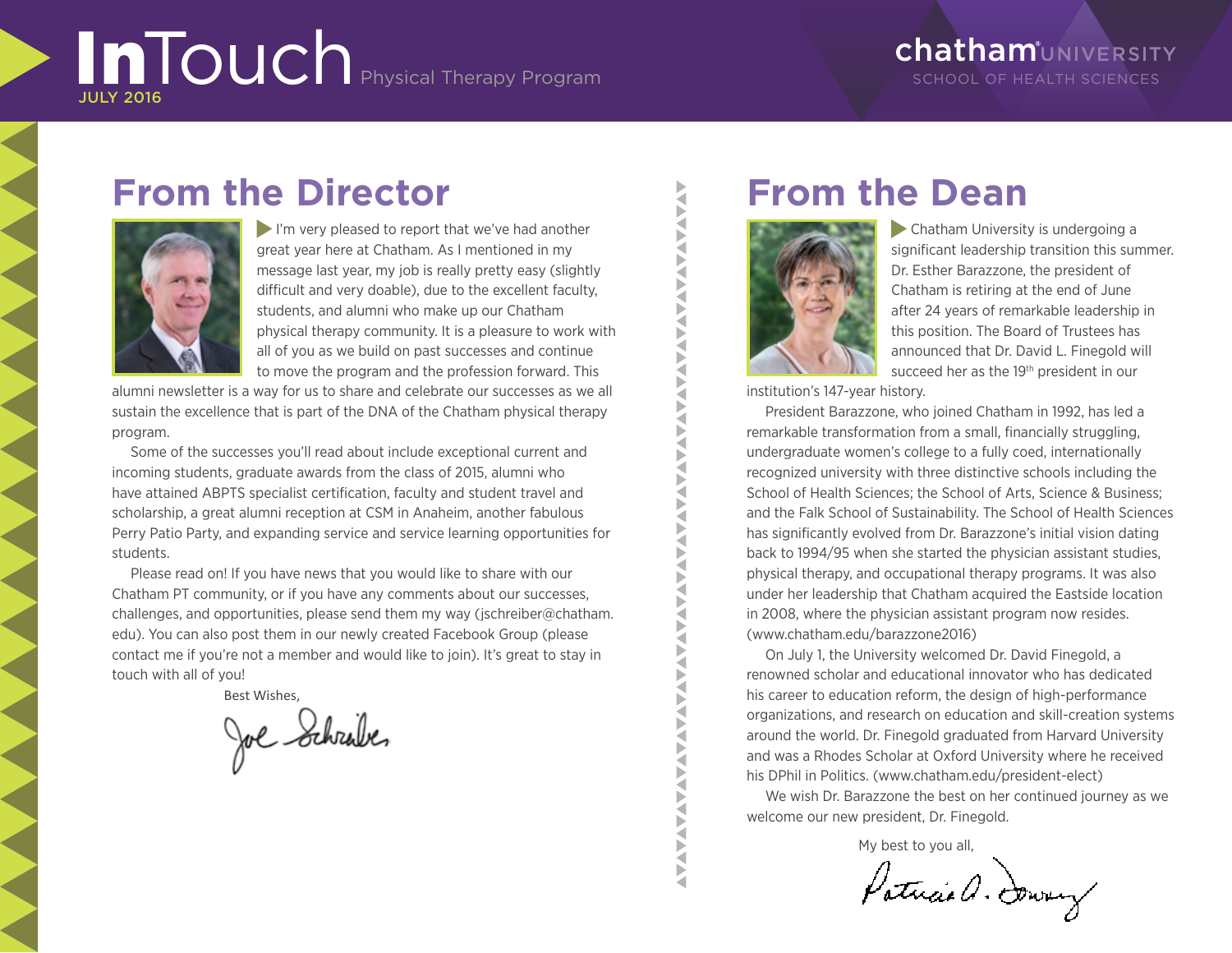### FACULTY SPOTLIGHT: International Travel

 This past March, Dr. Schreiber traveled to the Lisbon, Portugal, to provide a 2.5 day module on the use of outcome measures in pediatric physical therapy. The students all had recently graduated with a physical therapy degree (the equivalent of a bachelor's degree in the US) and were pursuing additional credentialing in pediatrics. The module was offered through the Associação Portuguesa de Fisioterapeutas.



**Dr.** Steve Karas recently completed a 1-year visiting professor position at Queensland University in Australia. This was a great opportunity to learn about and participate in physical therapy education in Australia, and to build collaborative networks for research.



#### *Dr. Steve Karas in Queensland, Australia*

I recently took a leave of absence to teach and do research in Queensland, Australia. The program is relatively new and the students begin their physiotherapy training directly out of high school. The general curriculum is similar to ours, with perhaps, a bit more emphasis on medical screening and less emphasis on specific areas of concentration such as orthopedics or neurology. To continue in these areas, similar to our specialty exams, students

can opt to pursue a master's degree. I was expecting a concentration in Maitland, but much of the orthopedics was presented using the medical model of diagnosis.

In the clinical setting physiotherapists were given a large amount of respect and autonomy. The health care system covered everyone and there was no discussion of co-pays, coding, or authorization. The government system in Queensland appeared to be effective, but there were also concerns about overall utilization as well as an emphasis on outcomes and patient progress. These were emphasized so the entire "system" functioned efficiently, and it appeared to be accepted by all health care workers that they each had a responsibility to ensure its success.

The Queensland area was not what you might first think of when you imagine Australia. The state recently had significant unemployment problems due to a decline in the mining industries which supply China with raw materials. From a health care perspective the regions has issues with diabetes, heart disease, and obesity. There are struggles convincing the more rural population to obtain regular health care, exercise, and adopt a healthy diet. We are not the only country fighting these issues.

There are kangaroos, deadly snakes, sharks, spiders, crocodiles, and jellyfish. There are also, as I found out fairly quickly, birds that dive at your head if you are on a bike, and peck at your legs if run over their nests. There are also thousands of cows. The region is known as the "beef capitol" of Australia with ranches providing wide open spaces. It was not uncommon on a trip to the outback not to pass another car for an hour. However, on an afternoon at the coast, you can soak up the café culture and beach life. The Australians are truly very laid back, accepting, and usually arrive a bit late. Discussions are held over coffees outside, and when classes are over, the University was empty. They do have an enviable work – life balance, and it is the norm to have a few three week vacations a year in addition to national holidays and several bank holidays. The Aussies were not sure if I was serious when I told them American workers often start with only two weeks vacation.

I learned from the faculty, students, and the program ideas to improve my teaching. I was able to complete and publish collaborative research. I learned from the Aussie priorities and am grateful to have been given the opportunity to be a part of the University and their culture.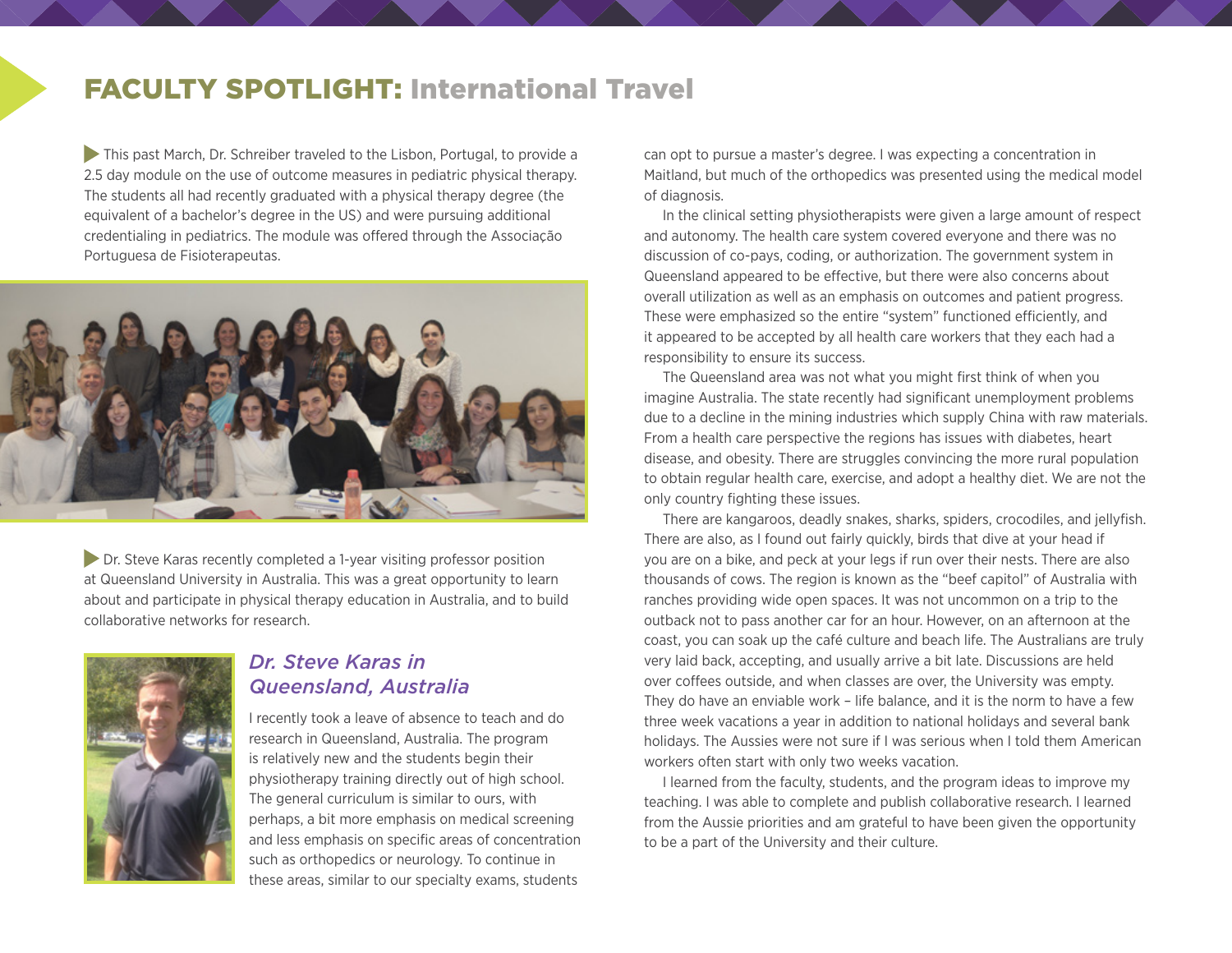### FACULTY PUBLICATIONS, PRESENTATIONS, AND AWARDS

#### **PUBLICATIONS**

Goreczny, AJ, **Bednarek, ML**, Hawkins, S, Hertweck, M, Schreiber, J, Sterrett, S

Assessing self-reported interprofessional competency in health-care education: Impact of new curriculum. *Internet Journal of Allied Health Sciences and Practice.* 2016 – in press.

Donkers K**, Bednarek M, Downey P**, Ennulat C. Implementation of simulationbased learning in a physician assistant curriculum. *Journal of Allied Health.*  2015; 44 (1): e5-e9*.*

Lusardi MM, Fritz S, Middleton A, Allison L, Phillips E, **Criss M**, Verma S, Osborne J, Chui KK. Determining Risk of Future Falls in Community Dwelling Older Adults: A Systematic Review and Meta-Analysis Using Posttest Probability. *Journal of Geriatric Physical Therapy.* (in press)

Schneiders A. Gregory K. **Karas S**. Mudermann A. Effect of foot position on balance ability in single-leg stance with and without visual feedback. Journal of Biomechanics April 2016. DOI:10.1016/j.jbiomech.2016.04.020.

**Karas S**. Wetzel A. Brence J. The effect of Spinal Mobilization on Pain Pressure Threshold: A Systematic Review. Orthopedic Physical Therapy Practice. 28; 1,2016.

**Karas S**. Schneiders A. Reed D. Talisa V. Factors affecting Confidence and Knowledge in Spinal Palpation among International Manual Physical Therapists. Journal of Manual and Manipulative Therapy, 2016. [http://dx.doi.org/10.1080/10](http://dx.doi.org/10.1080/10669817.2015.1125082) [669817.2015.1125082](http://dx.doi.org/10.1080/10669817.2015.1125082)

**Karas S**. Thompson L. Consideration of Treatment Fidelity to improve Manual Therapy Research. Journal of Manual and Manipulative Therapy, 2016.

**Schreiber J**, Moerchen V, Rapport MJ, Martin K, Furze J, Lundeen H, Pelletier E. Experiential Learning with Children: An Essential Component of Professional Physical Therapy Education. *Pediatric Physical Therapy*. 2015; 27 (4): 356-367

**Schreiber J, Perry S, Downey P, Williamson A**. Facilitating Knowledge Translation through Innovative Continuing Education. *Journal of Physical Therapy Education. 2015; 29 (4*):42-51

#### **PRESENTATIONS**

**Criss M** and Heitzman J. "Ethics, Decision-Making Ability, and Interventions for Patients with Alzheimer Disease." Education Session, American Physical Therapy Association Combined Sections Meeting (Anaheim, CA), February 2016

**Criss M**, Grieve S, Cook J. "Teaching with Multimedia: Applying Evidence to Enhance Learning." Education Session, American Physical Therapy Association Combined Sections Meeting (Anaheim, CA), February 2016

**Karas S.** Thompson L. Consideration of Treatment Fidelity to improve Manual Therapy Research. International Federation of Orthopedic Manual Physical Therapist Conference. Glasgow, Scotland. July, 2016.

**Karas S.** Williams-Hatala EM. A cadaveric assessment of the alar ligament. International Federation of Orthopedic Manual Physical Therapist Conference. Glasgow,Scotland. July, 2016.

**Pannone A**. **Karas S**. T4 Syndrome: A review of the literature. The American Academy of Orthopedic Manual Physical Therapists. Louisville, KY, 2015.

Romney W. Salbach N. **Perry SB.** Deutsch J. Evidence based practice confidence upon entry to physical therapy school is related to previous research-related experience. Poster Presentation: World Confederation of Physical Therapy Congress, Singapore, May 2015

#### **AWARDS**

**Schreiber J**: Bud Dehaven Service Award, Section on Pediatrics of the American Physical Therapy Association, 2016

#### **PROMOTIONS**

Dr. Melissa Bednarek was promoted to Associate Professor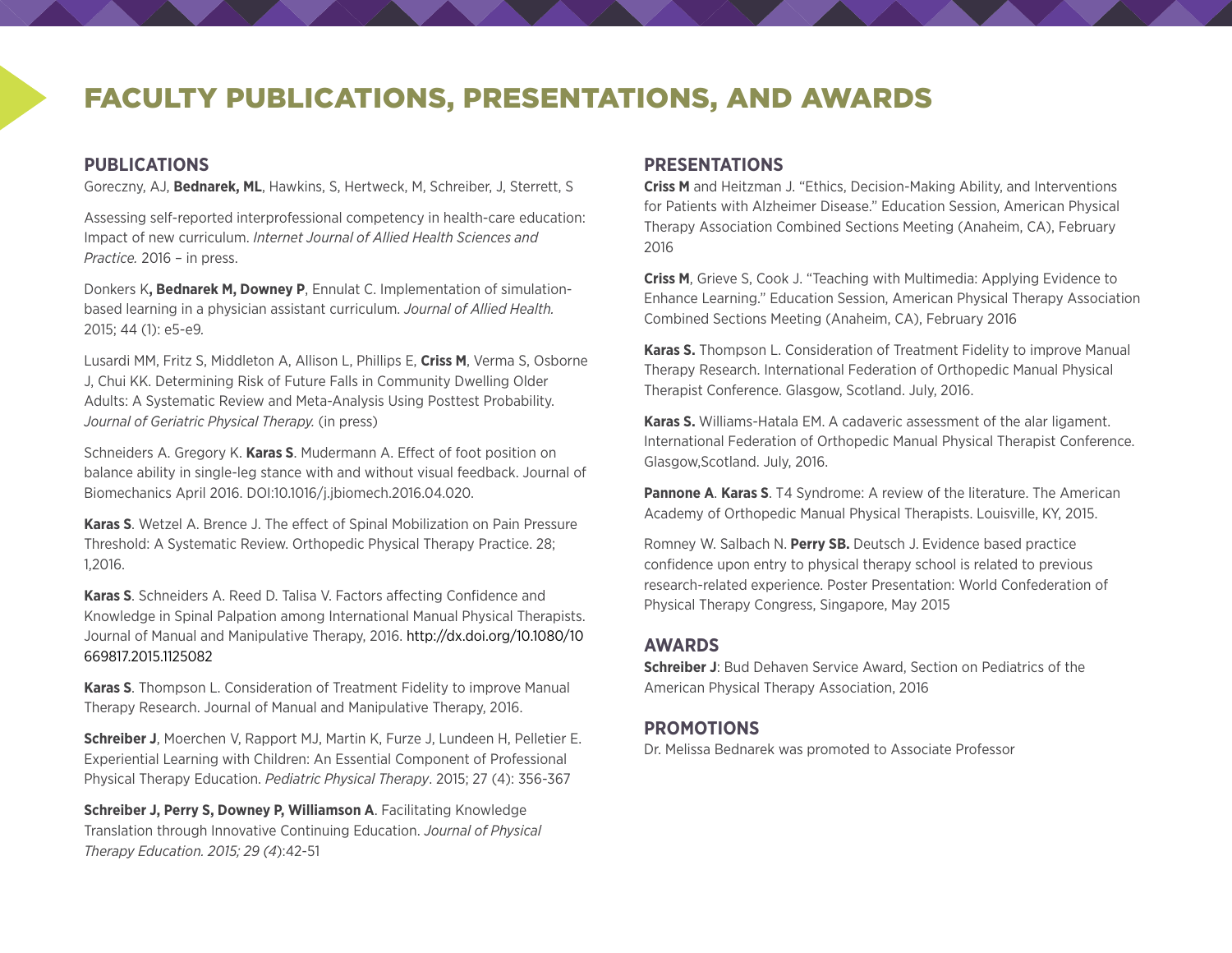# **2015 Award for Institutional Support**

Each year, the Doctor of Physical Therapy program acknowledges a facility and its physical therapists for exceptional support in teaching, research, and/or clinical education; going above and beyond expectations as an educational partner. At the Class of 2015 Graduation Recognition Ceremony in December, we recognized NovaCare Rehabilitation of Squirrel



Hill and in particular, Martine Marino PT, MPT '00, COMT at the December Class of 2015 graduation recognition ceremony.

Martine, a 2000 Chatham MPT graduate, is the facility directory and primary clinical experience clinical instructor for this outpatient practice here in Pittsburgh. Martine has mentored 12 DPT students over the course of a total of 110 weeks in just the past five years and has two more eager students headed her way in 2016.

Amongst Martine's many talents, she is an expert in mentoring our students for autonomous practice by

helping students develop strong clinical-reasoning skills, manual skills and documentation skills. Martine is also the kind of clinical instructor that yields to each students' learning style – an attribute and skill that not all people strive for or can master. For these reasons (and many others), year after year students compete for the chance to practice under the supervision of Martine.

Martine is a very well respected member of our professional community as viewed by our Doctor of Physical Therapy program, our students, and the community at large. We are extremely fortunate to have her ongoing commitment to the clinical education of our DPT students.

### **2015 Physical Therapy Program Awards**

**Potential for Professional Excellence Award** Zach Roberts Laura Plankis

**Peer Recognition Award** Laura Plankis

**Faculty Commendation** Ashley Wright TImothy Hoyle

**Clinician-Educator Award** Susan Clinton, PT, DScPT, OCS, WCS, COMT, FAAOMPT

**Award for Institutional Support** NovaCare Rehabilitation Squirrel Hill

### Program Assistant Update

After more than 15 years of service at Chatham, long time program assistant Ellen Marziale retired at the end of December. Ellen is enjoying additional time with family and friends and regular trips to the beach at Hilton Head. In January we welcomed Mary Kay Selewitz as the new program assistant. Mary Kay began working for Chatham University in 2014 after 20+ years at AT&T doing



administrative work. Her Chatham career started in the physician assistant program working part-time for the HRSA (Health Resources and Services Administration) Grant. She later changed positions in the PA department assisting with the admissions process. In her free time, Mary Kay is an avid Pittsburgh Penguins fan and enjoys traveling and spending time with her family.

AVAVAVAVAVAVAVAVAVAVAVAVAVAVAVAVAVAV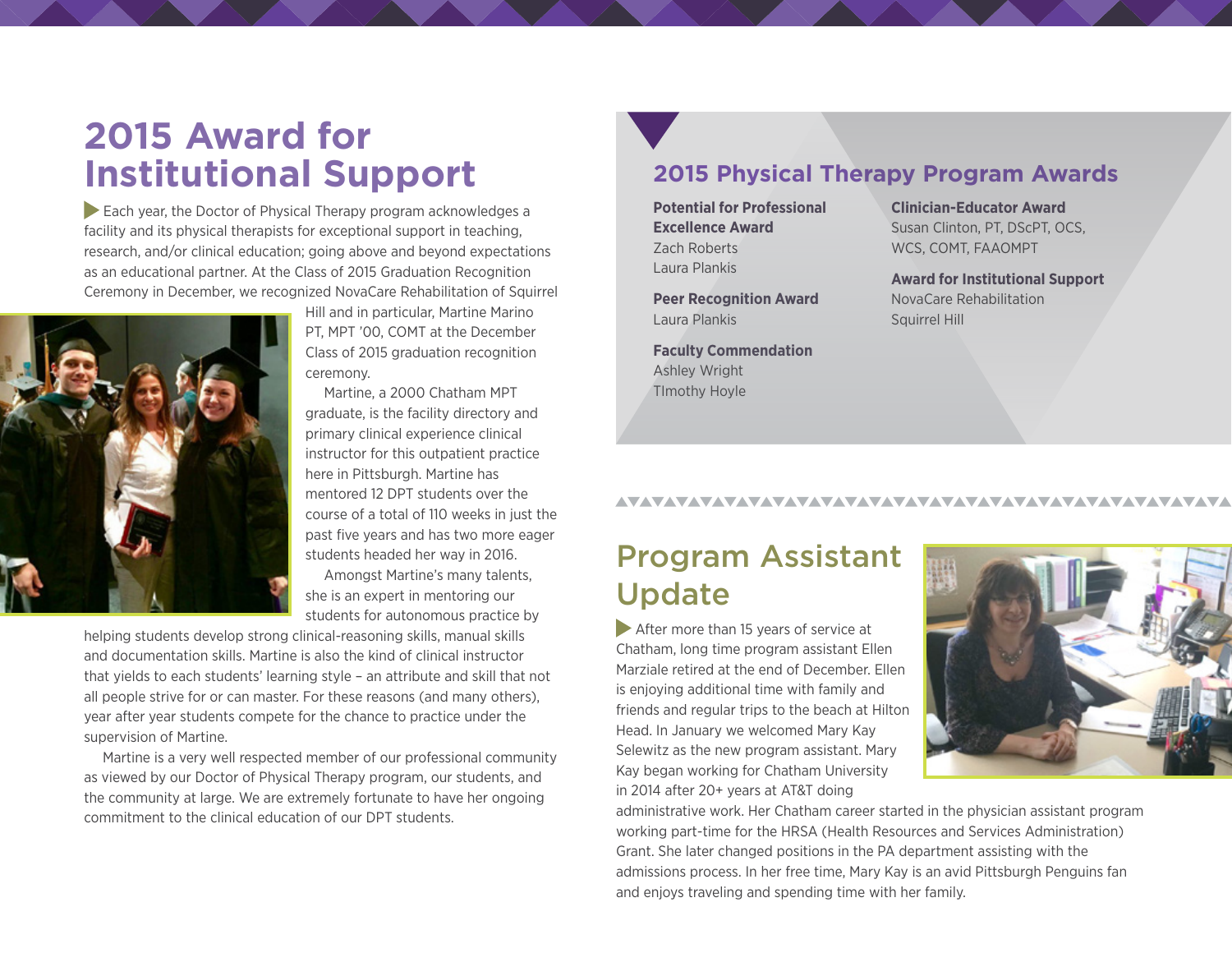### ALUMNI SPOTLIGHT

### **Cary Costa, DPT '10**



Cary Costa graduated with his Doctorate of Physical Therapy from Chatham in 2010. Since graduation, Cary moved to Orange County, California and worked in outpatient sports and orthopedics. Cary opened his own practice in 2013, focusing on improved sports rehab and lymphatic therapy for

the South County area. After winning PT clinic of the year the last two years, and top PT provider in the area, Cary was able to expand his practice to several new locations. In addition to opening OC Sports & Rehab and Costa Sports Therapy, Cary also works with several local high schools to teach injury prevention and running mechanics courses. Cary was added in 2012 as an adjunct professor at Concordia University in their athletic training department for exercise science. Cary is also a clinical instructor for Concordia University Athletic Training students and Stanbridge College PTA students. Currently, Cary is working with two cardiovascular surgeons on a new lymphatic protocol and publication, to be presented at the College of Phlebotomy this November, in Anaheim, CA.

Cary enjoys the outdoors and is an avid backpacker, runner, and beach-goer. He resides in Mission Viejo, CA, with his wife, Natalie (also a Chatham alumni) and 20 month-old daughter, Kai.

"Chatham University and the DPT program constantly pushed me while I was in the program and even after graduation. I can't thank all of the staff enough for how hard they drive their students to learn, achieve, and succeed. Perseverance is one word that describes the program and my drive that has come from it. I not only strive in my professional life for myself, but also for the betterment of our program, and the reputation it can boast. Thank you to Chatham and the DPT program for what they have helped me believe I can achieve."

[ccosta@costasportstherapy.com](mailto:ccosta@costasportstherapy.com) [www.costasportstherapy.com](http://www.costasportstherapy.com) www.ocsportsandrehab.com

### **Jennifer (Skalos) McMahon, MPT '00, DPT '09**



 Jennifer (Skalos) McMahon graduated from Chatham University with her Master of Science in Physical Therapy in 2000 after earning her undergraduate degree here as well. She returned and in 2009 for her transitional Doctorate in Physical Therapy. Jennifer is board certified through the American Physical Therapy Association as a Geriatric Clinical Specialist.

Early in her PT practice, Jennifer began working with Centers for

Rehab Services at UPMC Southside Hospital here in Pittsburgh. Her excellent organizational and people skills have enabled her to progress from staff therapist to senior therapist to acute care team leader and then to supervisor of acute care rehab services at UPMC Mercy Hospital. At the beginning of this year, she accepted yet another promotion and now serves as the Director of Rehab Services at UPMC St. Margaret Hospital.

Jennifer's additional professional endeavors include mentoring students here at Chatham as a laboratory assistant in the Introduction to Clinical Skills coursework, serving as an APTA Credentialed Clinical Instructor, and maintaining active membership in the APTA. In addition, Jennifer is the Director of the UPMC Centers for Rehab Services Geriatric Physical Therapy Residency program which mentors graduate physical therapists in the specialized care of older adults.

In her time outside of the clinic, Jennifer lives in Greentree with her husband and 3-year-old son. She loves to spend time chasing her son around, going to the zoo and museums, and just being outside with family and friends. Her expertise is appreciated by our students and she notes that "Chatham has taught me many things as an undergrad and graduate student, but especially responsibility and independence which has helped me get to where I am today."

### **Gordon Riddle, PT, DPT '05, OCS, SCS, ATC, CSCS**



Gordon Riddle graduated from Mercyhurst University with a BS in Sports Medicine and a concentration in athletic training in 2002. Following graduation, he became certified as an Athletic Training (ATC) and Strength and Conditioning Specialist (CSCS). He subsequently pursued a degree in physical therapy and received Doctor of Physical Therapy from Chatham University in 2005.

Gordon was board certified as an Orthopedic and Sports Clinical

Specialist in 2010 and 2012 respectively. Clinically, he practiced in a private orthopedic outpatient physical therapy practice for ten years. Academically, Gordon serves as an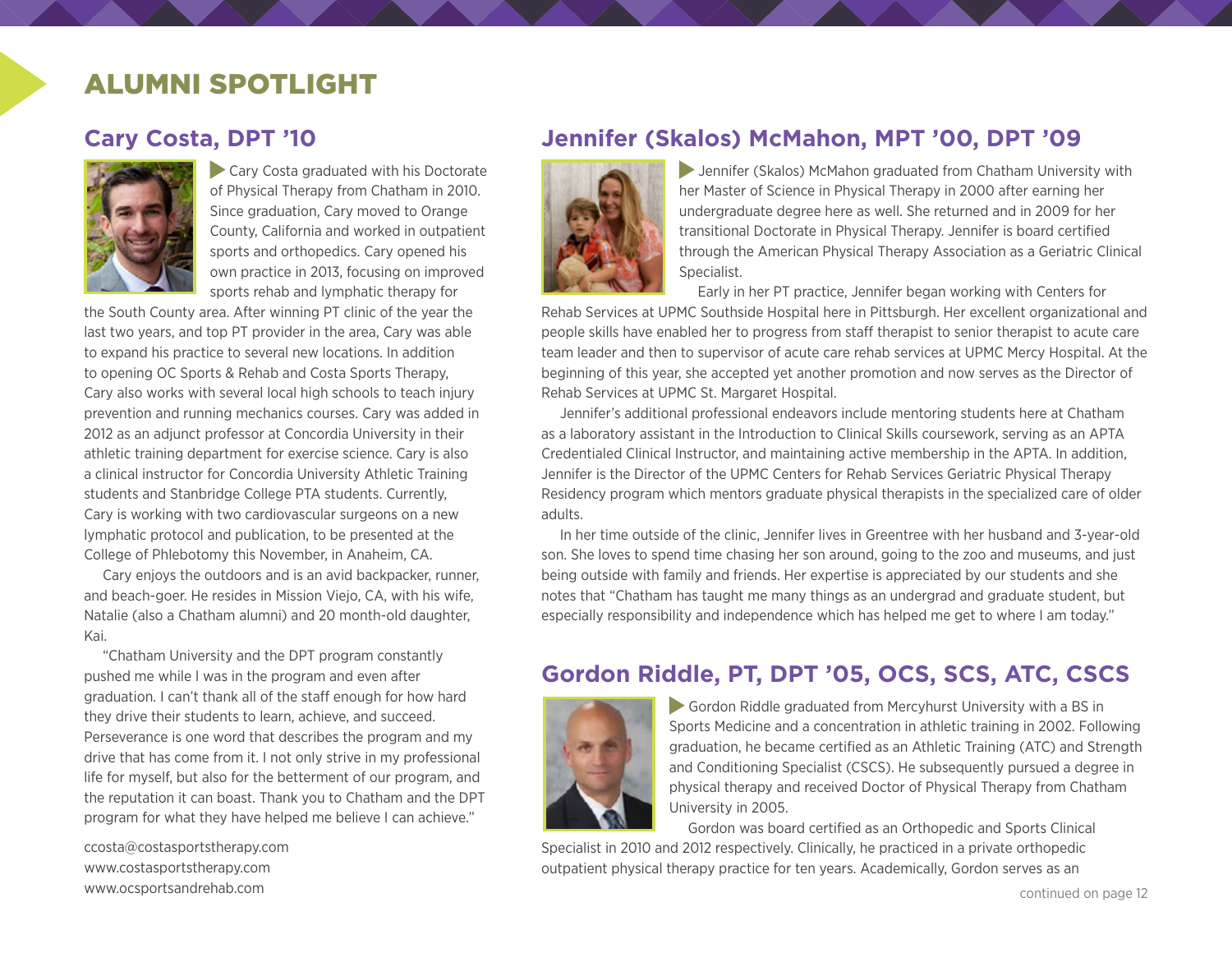### STUDENT SPOTLIGHT

# Class of 2016

Kylie Sramek, Class of 2016 President

The Chatham DPT Class of 2016 recently completed the final on-campus term of the curriculum where they worked diligently to prepare their skill sets for the upcoming clinical experiences. Students will be practicing in various settings including acute care, skilled nursing, outpatient neurology, outpatient orthopedics, and pediatrics. The class will return to campus for one final week in December to complete a licensure preparation course and present their final systematic review projects. After graduation, the group will begin the next phase of their careers by passing the national physical therapy examination and finding a great first job.

#### Class of 2016 at the Perry Patio Party



### **Final Systematic Review Presentations, Class of 2015**

| Emily Ward<br>Jamie Mangini<br>Nicole Matthey<br>Erin Kling             | Effectiveness of Physical Therapy in Reducing<br>Dizziness and Balance Dysfunction in Persons with<br>Symptomatic Concussion |
|-------------------------------------------------------------------------|------------------------------------------------------------------------------------------------------------------------------|
| Tonya Bibby                                                             | Impact of Congenital Muscular Torticollis Clinical<br>Practice Guideline                                                     |
| Ellen Dilts<br>Nicole Obenrader<br>Anna Cheung<br><b>Heather Wilson</b> | Effectiveness of Physical Therapy for Older<br>Individuals Who Have Sustained a Hip Fracture                                 |
| Amber Ray<br>Helen Cheriyan<br>Heeral Vyas<br>Liz Mercado               | The Effectiveness of Aquatic Therapy in the<br>Management of Osteoarthritis: A Systematic Review                             |
| Jessica Seasoltz<br>Sara Henderson<br>Bethany Haver<br>Zac Roberts      | Effects of Cervical Mobilization and Manipulation on<br>Individuals with Neck Pain                                           |
| Jaime Petit<br>Demi Frankhouser<br>Ally Giammanco<br>Kylie Simko        | The effectiveness of exercise for individuals with<br>amyotrophic lateral sclerosis                                          |

| Roman Marano<br>Mackenzie Bowman<br>Kaylee Burke                        | The Effects of Thoracic Manipulation on Outcomes in<br>Individuals with Neck Pain                                                               |
|-------------------------------------------------------------------------|-------------------------------------------------------------------------------------------------------------------------------------------------|
| Ashley Wright<br>Marissa Lisanti<br>Jen Emery<br>Kelsey Stottlemyer     | The Effectiveness of physical therapy interventions on<br>complex regional pain syndrome type I in adults: A<br>systematic review               |
| Laura Thompson                                                          | Treatment Fidelity: Implications for Manual Therapy<br>Research                                                                                 |
| Sam Manalo<br>Tim Hoyle<br>Andy Costaras<br>Ryan Cordell                | The Effectiveness of Spinal Mobilization for Low Back<br>Pain                                                                                   |
| Matt Repko<br>Matt Taylor<br>Mark natural<br>Alex Burns                 | The Effectiveness of Motor Control Exercise for<br>Chronic Nonspecific Low Back Pain                                                            |
| <b>Brittany Lowe</b><br>Jessica Papale<br>Steven Shutt<br>Adam DeMatteo | The Effectiveness of Exercise on the Quality of Life in<br>Elderly Patients with Chronic Obstructive Pulmonary<br>Disease: A Systematic Review. |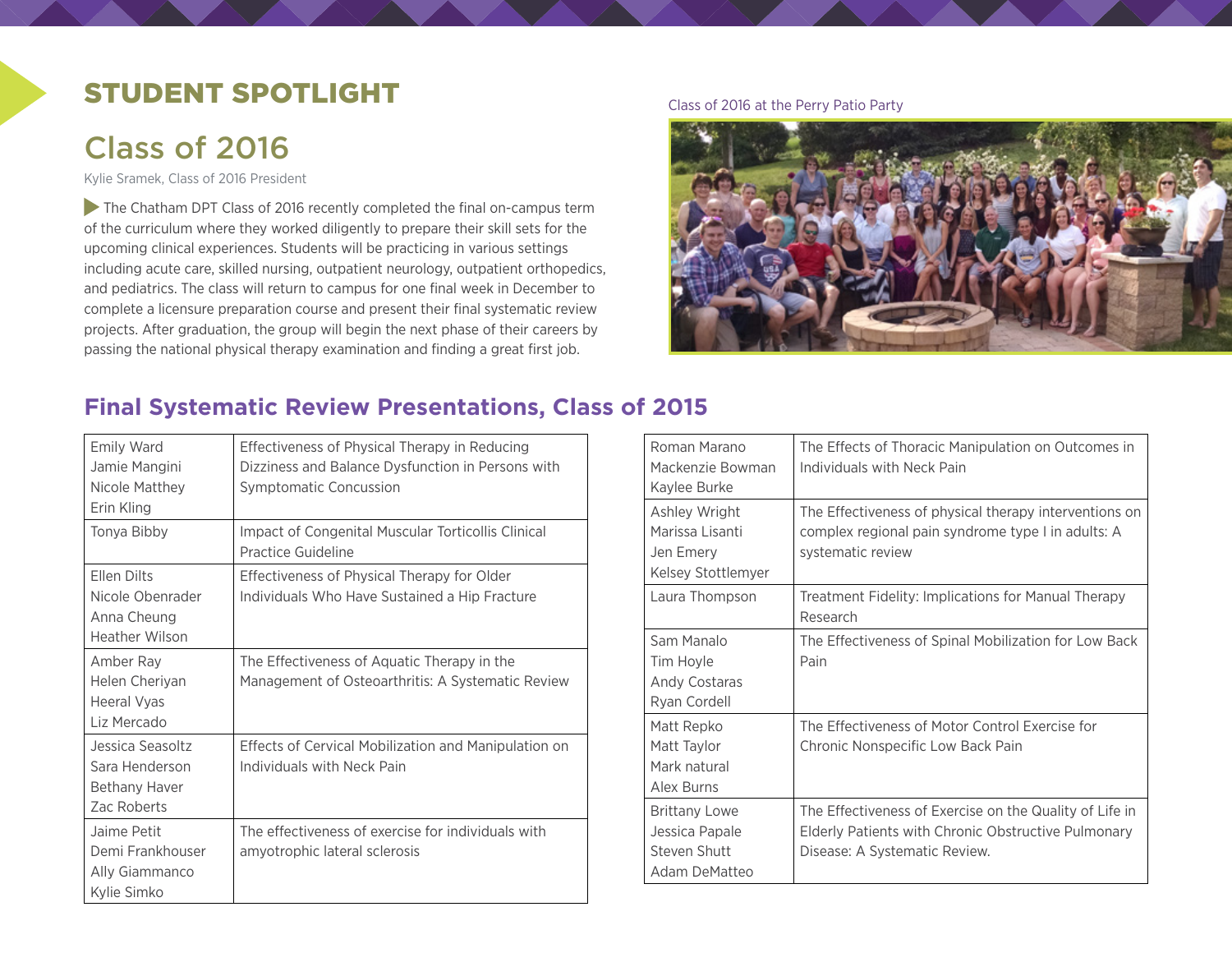### STUDENT SPOTLIGHT

# **Class of 2017**

 The Chatham University Class of 2017 is a hard-working, ambitious group of 38 students composed of 28 women and 10 men with a true passion for health, learning, and community service. Throughout the course of their first year in the program, this group became the first class to achieve 100% passing rate on two consecutive skills evaluations, assessing the use of therapeutic modalities which they will apply as they begin their first clinical experience this July.

In addition to outstanding academic achievements, the Class of 2017 also successfully organized the program's first annual food drive, collecting over 100lbs of food for the Greater Pittsburgh Community Food Bank during the past holiday season. The group is working to join forces with the University of Delaware on their "Go Baby Go!" initiative in which students would collaborate with engineers and physical therapists in the Pittsburgh area to modify toy ride-on cars for children with movement disabilities. This class is a very cohesive group that enjoys spending time with each other from studying inside the classroom to staying active with sports and other fun activities outside the classroom. In the beginning of June, seven students from the class also attended the APTA's annual NEXT conference in Nashville, TN for an opportunity to network with physical therapists and other aspiring students from around the country, learn perspectives on relevant topics in the field, and enjoy the fun atmosphere of the vibrant city. For the past two months, the class has been practicing skills for the management of musculoskeletal dysfunction to prepare for their upcoming clinical experience in outpatient orthopedic settings this July.

Adrianna Ferraro Class President, Chatham DPT Class of 2017





## APTA NEXT Conference

Lucy Penny, Class of 2017

This year seven students from the Doctor of Physical Therapy Class of 2017 had the opportunity to attend APTA's NEXT Conference in Nashville, TN. The PT students that were able attend this year were: Lucie Penny, Natalie Meyer, Morgan Brosnihan, Sabrina Evers, Brandon Maharaj, John McDermott, and Erin Gaffney. This year's Maley speaker, Steven George, PT, PhD, gave an inspirational lecture on pain management, in which he outlined an innovative perspective on pain pathways in the CNS and interventions that integrate this progressive theory on pain. We were also able to meet Lori Quinn, EdD, PT and Anthony Delitto, PhD, PT. Quinn's *Documentation for Rehabilitation* textbook is what we currently use in our Principles of Practice course, and Delitto's article on "Treatment-Based Classifications on Lower Back Pain Syndrome" is a main source of evidence that we have learned to use for treating lower back pain. We cherish this amazing experience in which we were able to meet and put faces to the research and writings of these influential people, as well as getting the opportunity to participate in the current discourse of our future careers!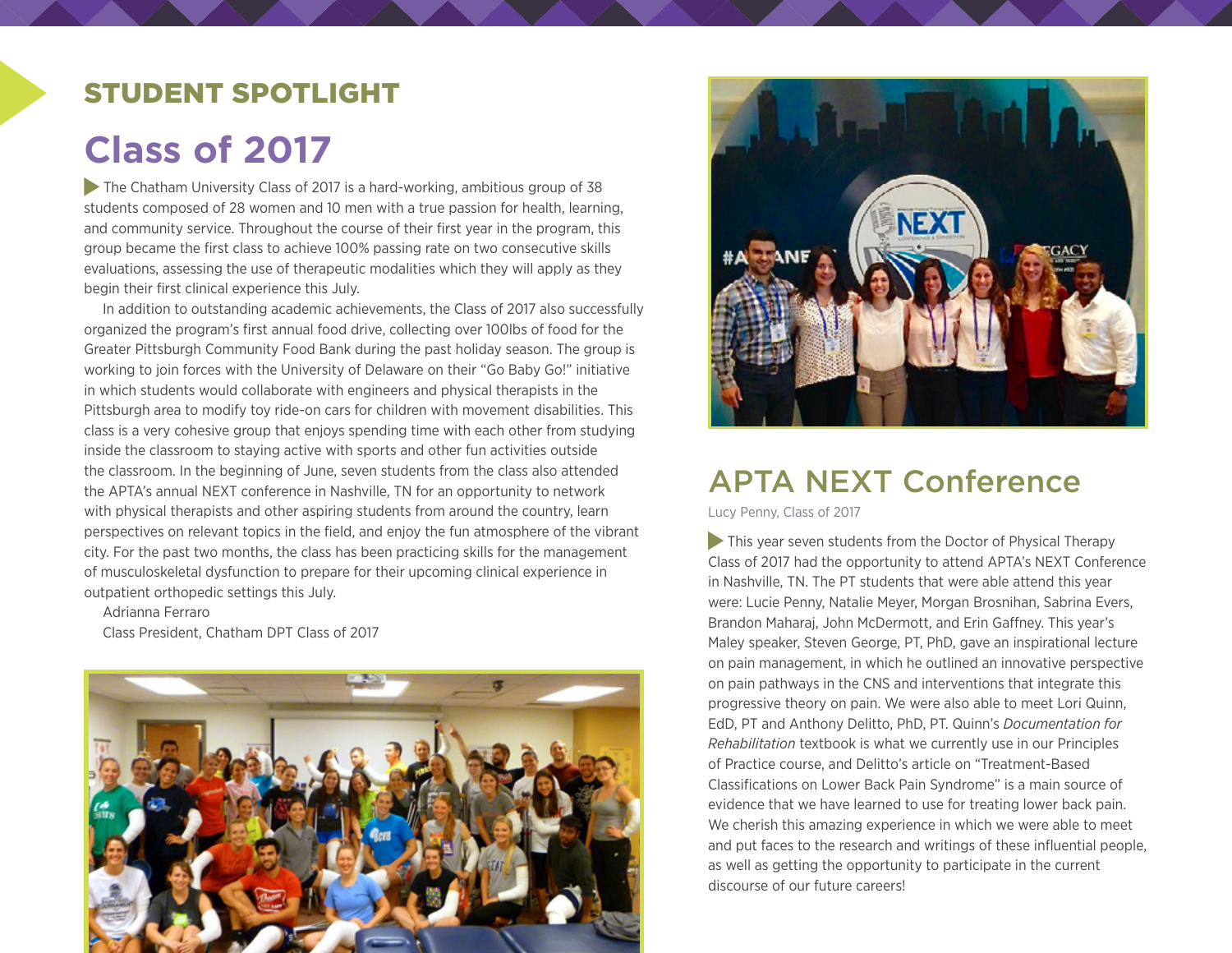# **PT and OT Students in Ecuador**

In summer 2015, six OT and six PT students enrolled in an elective course entitled "Global Health Perspectives: A Field Experience". The intent of the course was to provide a cross-cultural clinical experience in Ibarra, Ecuador. Prior to the 10-day August trip, students participated in coursework that focused on cultural awareness, speaking and understanding Spanish, and OT/PT co-treatment strategies.

The group provided therapeutic and enrichment services at CRECER ([http://crecerecuador.wix.com/](http://crecerecuador.wix.com/crecer) [crecer](http://crecerecuador.wix.com/crecer)), a pediatric outpatient clinic; a residential nursing facility; and a day-program for young adults with cerebral palsy and developmental delay. In addition, students visited many cultural sites in Ibarra, Mindo, and Quito, Ecuador. Those traveling included PT students Ellen Dilts, Elizabeth Mercado, Heeral Vyas, Mackenzie Bowman, Emily Ward, and Laura Thompson Plankis; PT faculty Dr. Sue Perry; and OT faculty Dr. Ingrid Provident.

This is the second year that PT and OT students have partnered with CRECER to serve the residents of Ibarra. The PT program plans to continue to offer this Ecuadorian experience to students each year, as well as to explore additional opportunities for international clinical service.





#### 

# **Grand Rounds**

 Chatham University's Physical Therapy Grand Rounds Series continues every term in the Mellon Board Room or the Eddy Theater on the Shadyside Campus. Refreshments begin at 7:00 a.m. and the presentation runs from 7:30–8:30 a.m. CEU's are presented to all physical therapists in attendance. Our alumni and clinical instructors are especially welcome.

This past fall Becki Meehan presented "A Wellness-Based Geriatric Case Study." Ms. Meehan is co-owner of Embody Physiotherapy & Wellness, LLC. In the spring, Dr. Tricia Keen, DPT '11 presented "Promoting Physical Fitness in a School Setting." Dr. Keen is a 2011 graduate of the Chatham Transitional DPT program and is employed in the Pittsburgh City Schools. This summer, Dr. Matt

Caster, DPT '08 presented "Differential Diagnosis and Treatment of the Lower Extremity." Dr. Caster works for Allegheny & Chesapeake Physical Therapy and is a 2008 graduate of the Chatham DPT program.

The next Grand Rounds presentation is tentatively scheduled for Thursday November 10, 2016. These are announced on our program webpage – [chatham.](http://www.chatham.edu/pt/) [edu/pt](http://www.chatham.edu/pt/) – and also through our e-mail distribution list. If you would like to be included on the e-mail invitation list, or would be interested in presenting a Grand Rounds Patient Case, please contact Dr. Steve Karas (skaras@chatham. edu).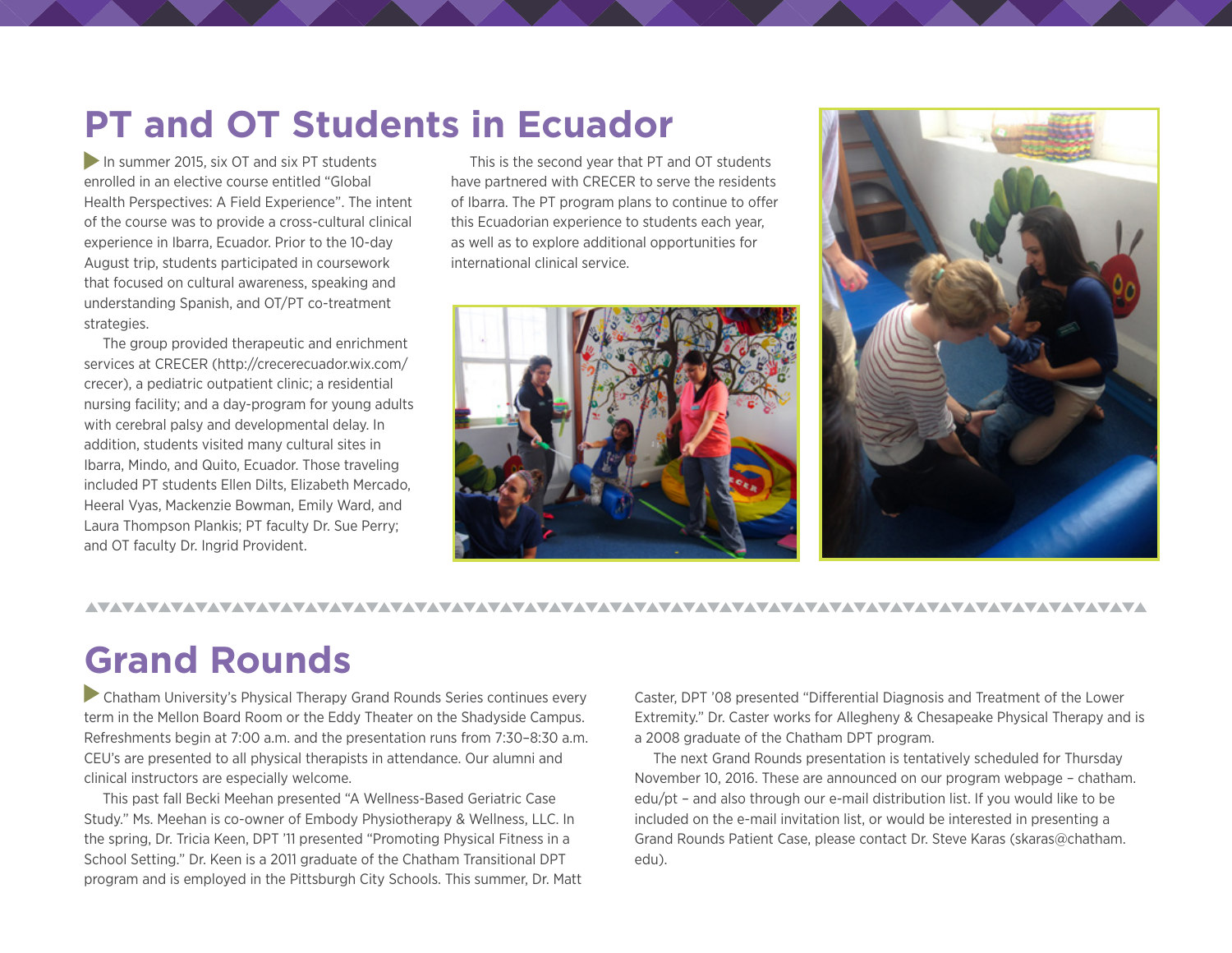### COMMUNITY SERVICE

# **DPT Program Serving Chatham and the Local Community**

In July 2013 the American Physical Therapy Association's (APTA) House of Delegates adopted a new vision for the physical therapy profession: "Transforming society by optimizing movement to improve the human experience." By optimizing movement physical therapists can improve quality of motion and therefore, hopefully quality of life. In the profession this is often thought of as rehabilitative, but we must also consider the role of prevention.

The physical therapy program at Chatham University has expanded the opportunities for students to think about and implement prevention activities. This led to development and strengthening of relationships in the local community as well as the Chatham community over the past year. A partnership was established with the Homewood Renaissance Association (HRA) and in August 2015 Chatham's School of Health Sciences provided pro bono pre-participation physicals and screenings for the Homewood Community Youth Football Association and Cheerleaders. The screens and physicals were performed by an interdisciplinary team consisting of the physician assistant, nursing, counseling and psychology, occupational therapy, and physical therapy progams, as well as two local physicians who donated their time. Six Doctor of Physical Therapy (DPT) students performed the flexibility and fitness screening for the athletes and provided

> them with a 'report card' to track their results year to year. The report card also included preventative exercises focused on improving flexibility of key muscle groups and injury prevention information from the American Orthopedic Society for Sports Medicine (AOSSM) Stop Sports Injuries campaign. More information can be found at [www.stopsportsinjuries.org.](http://www.stopsportsinjuries.org)

In April of 2016, the physical therapy program reinforced another partnership with the Chatham University Athletic Department. With the guidance of Megan Turcheck, MS, ATC, assistant athletic trainer, the physical therapy program and the athletic department

provided Functional Movement Screens (FMS) for the athletes participating in spring sports. The FMS consists of seven movement patterns and a scoring system, 0-3. The athletes performed all seven movement pattern on both left and right sides and were scored for each. As the movements were performed the DPT students evaluated the athletes on strength, coordination, flexibility, and symmetry of movement. In collaboration with the athletic training staff and physical therapy faculty, the students provided suggestions for corrective exercises to be performed during the off season. These exercises focus on improving symmetry and control in an attempt to minimize injury risk by optimizing movement.

These services provided a great experience for the physical therapy students. More importantly, the Homewood community youth and their families benefitted from access to comprehensive health professional services and a wealth of information to promote health and wellness. The athletes of Chatham University were able to gain an appreciation of their musculoskeletal deficits and use this knowledge to reduce the stresses on their bodies and ultimately improve functional efficiency. We look forward to future opportunities with the HRA and with the Athletic Department at Chatham University, including a Senior Health Fair and a well-child screening in the Homewood community, as well as continued and follow up FMS for all Chatham athletes.

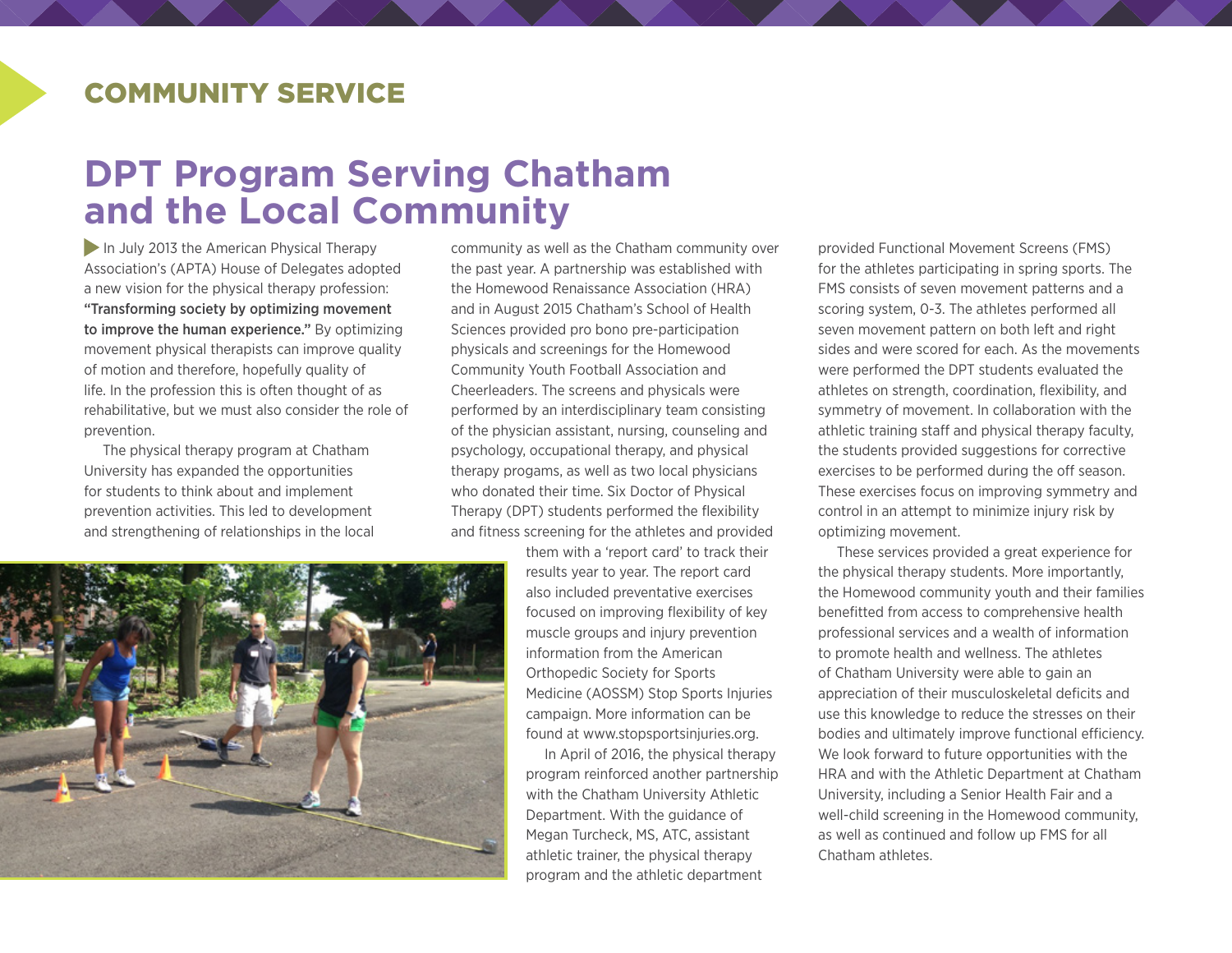# **Service Learning Projects**

 During the second year of the program Chatham DPT students select one of our community partners for a service experience. Students serve young adults with physical and intellectual disabilities, vulnerable older adults who struggle to be safe at home, and people with disabilities who participate in community sports and recreation programs.

In reflective journals, students describe the personal and professional growth that is a product of the volunteer experience. One student described her experience as a volunteer as "life changing", broadening and transforming her career direction.

### **2016 Service Learning Partners**

#### **SAFETY FOR SENIORS SERVICE LEARNING PROJECT**

The Safety for Seniors Project is an initiative of Interfaith Volunteer Caregivers of Southwestern PA/Family Services. After an orientation/training, volunteers (in groups of 2-3) participate in home safety checks for elderly residents. During these checks, room-to-room checks are conducted to identify safety hazards. Free safety kits of supplies are distributed and smoke alarms are installed if necessary. Recommendations for further safety features can also be made. Each visit will take approximately two (2) hours (includes student travel time.

[www.jvcwpa.org](http://www.jvcswpa.org)

#### **THE WOODLANDS FOUNDATION SERVICE LEARNING PROJECT**

The Woodlands is committed to enriching the lives of children and adults with disability and chronic illness. The Woodland is located on 32 acres in Wexford, PA and includes a 48-bed lodge with a spacious activity Center, creative

arts building, indoor aquatic center, dining and playing field, sports court, and an adaptive par-3 golf course. As a volunteer you are involved with assisting participants with crafts, cooking, ADLs, swimming, recreational activities, and/or weekend retreats, etc. Several programs are available for participation.

[www.woodlandsfoundation.org](http://www.woodlandsfoundation.org)

#### **THREE RIVERS ADAPTIVE SPORTS SERVICE LEARNING PROJECT**

The Mission of Three Rivers Adaptive Sports is to promote quality of life, education and to provide quality year-round sports and recreation opportunities for people with disabilities, their families, and friends. Opportunities for volunteer participation varies, but some of the activities that you may be able to participate in are bowling nights, water-skiing and snow-skiing (usually not until January.) A calendar of events is listed on the Three Rivers Adaptive Sports website. [www.traspa.org](http://www.traspa.org)



**VAVAVAV** 

€ ь ◀ ▶ ∢ Þ ∢ Š

€ ₹ Б ◀ ◀ ◀

**AVANTA** 

Þ ◀ F ∢ Š **AVA** € Б ◀ ь ◀ ◀ Š

**AVANAVANAVA** 

My name's Lisa Topolosky, a Chatham graduate from the PT program in 2000. At the beginning of 2016, our 5-year-old daughter, Abby, was diagnosed with a brain tumor. She has had surgery, radiation treatments, and is currently going through chemotherapy.

During this time, my husband and I started a foundation to help support the children and families of those fighting and affected by pediatric brain cancer. We have experienced the way the diagnosis, treatments, and time away from family affects each person. We wanted to take what we've gone through and find ways to help other children and families cope with all that comes with a cancer diagnosis.

Please consider donating to our foundation, Abby's Army, at [abbysarmync.](http://abbysarmync.com) [com.](http://abbysarmync.com) You can follow Abby's story at [caringbridge.org/visit/abbyjohnson2016](http://caringbridge.org/visit/abbyjohnson2016).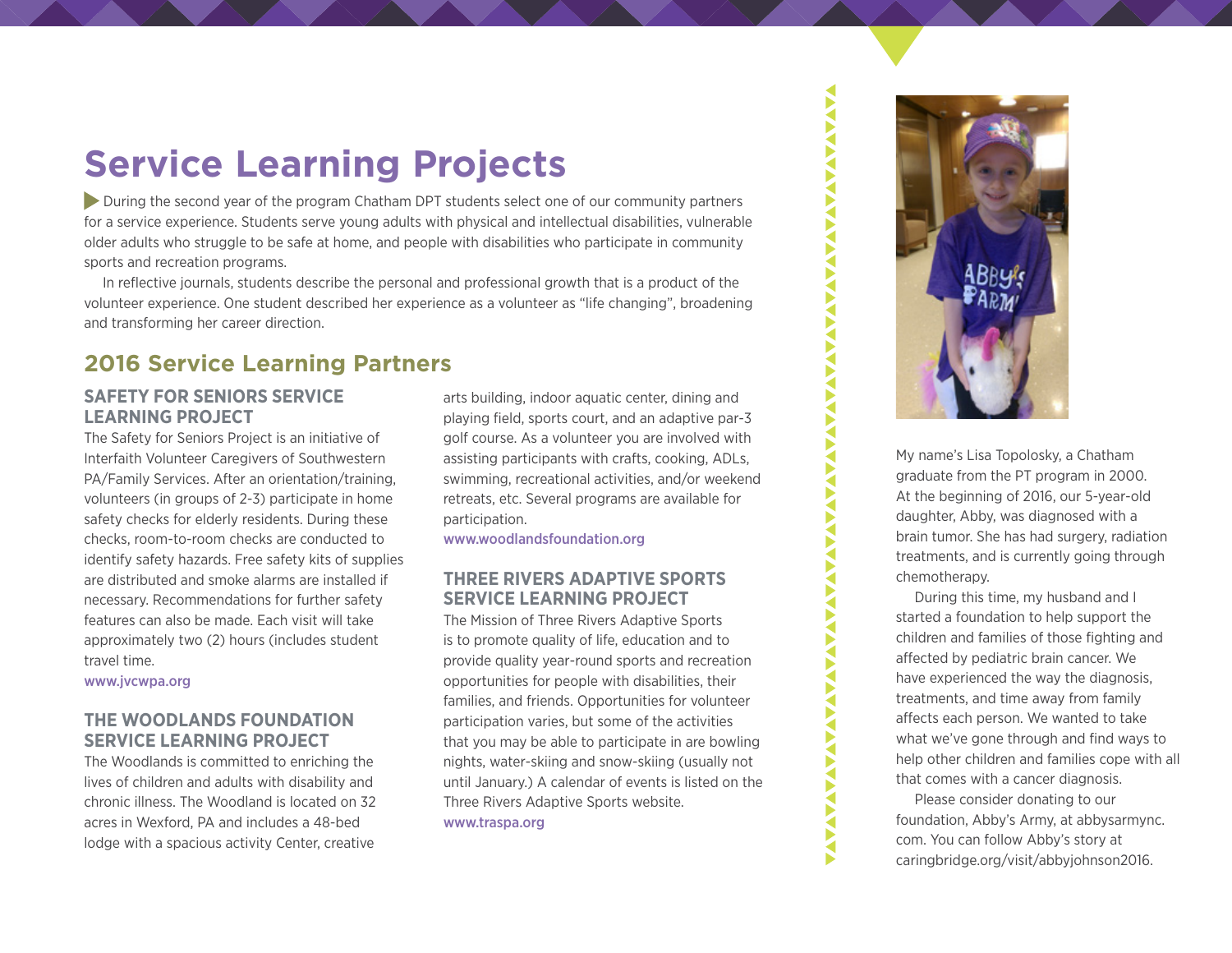### CLINICAL CORNER UPDATE

# **Assessment**

Melissa Bednarek, PT, DPT, Ph.D. and Jason Woollard, Ph.D., MPT

Have you ever wondered if your exercise program was challenging enough for your homecare patient? Have you ever wondered if your homecare patient was making the maximum possible gains in strength and function? To ensure proper dosing of therapeutic exercise, a thorough assessment of their baseline status is necessary. A variety of appropriate, evidence-based tests and measures are available to assess impairments that affect functioning, especially in homebound individuals. In addition to routinely assessed domains such as endurance, strength, gait, balance, etc., additional factors such as cognition, depression and fear of falling are, at times, also important to assess as they can impact functional outcomes. Below are assessment tools that can be used to determine limitations and track progress in your homecare patient. Many of these tools have age-related norms that can be found in the reference indicated or at rehabmeasures.org.

#### **Endurance assessments**

- Seated Step Test (Smith & Gilligan 1983) *Four stages available for the patient that has difficulty standing*
- 2-Minute Step Test (Jones & Rikli 2002) *Number of times right knee reaches appropriate height in 2-minutes decreases from 87-115 in 60- 64 year old men to 52-86 in 90-94 year old men*
- 6-Minute Walk Test (Steffen et al. 2002, ATS Guidelines 2002)

*Distance decreases from 538m in 60-69 year old women to 392m in 80-89 year old women*

#### **Strength and Power assessments**

- Fives Times Sit-to-Stand (Guralnik 1994,2000) *Time to complete increases from 11.4 seconds in those 60-69 years of age to 14.8 seconds in 80-89 year-olds*
- 30-Second Chair Stand Test (Rikli & Jones 1999) *Repetitions completed in 30 seconds decreases from 17 in 60-69 year old men to 12 in 80-89 year old men*
- Single-Step Test (Marmon 2013) *The length of time to complete 20 heel taps in a sample of individuals with knee osteoarthritis (average age approximately 65) prior to knee arthroplasty was 34 seconds; this time decreased to about 20 seconds 1-year post knee arthroplasty*

#### **Gait and Balance Performance assessments**

- 4-Stage Balance Test (Centers for Disease Control 2011)
- *Inability to sustain tandem stance for 10 seconds indicates elevated fall risk*
- *[http://www.cdc.gov/steadi/pdf/4-stage\\_](http://www.cdc.gov/steadi/pdf/4-stage_balance_test-a.pdf) [balance\\_test-a.pdf](http://www.cdc.gov/steadi/pdf/4-stage_balance_test-a.pdf)*
- Timed Up and Go (TUG) (Shumway-Cook 2000; Whitney 2005)

*More than 14 seconds indicates elevated fall risk*

• Dynamic Gait Index (Shumway-Cook 1997; Wrisley 2010)

*– [http://www.rehabmeasures.org/Lists/](http://www.rehabmeasures.org/Lists/RehabMeasures/PrintView.aspx?ID=898) [RehabMeasures/PrintView.aspx?ID=898](http://www.rehabmeasures.org/Lists/RehabMeasures/PrintView.aspx?ID=898)*

*– Score of less than 19 out of 24 indicates elevated fall risk*

### **Clinical Specialists**

**Congratulations to these Chatham alumni and newly certified clinical specialists!** 

Gina Brunetti, DPT '12, NCS Chrissy Fiori, DPT '12, NCS Jaclyn Caddy Tanner, MPT '01, OCS Visnja Acimovic King, DPT '11, OCS

#### **Psychosocial assessments**

• Cognition - Montreal Cognitive Assessment (MoCA)

*– 11 item test that tests visuospatial/executive function, naming, memory, attention, delayed recall and orientation*

- *Mild cognitive impairment <26/30*
- *[www.mocatest.org](http://www.mocatest.org)*
- Depression Geriatric Depression Rating Scale
	- *<http://web.stanford.edu/~yesavage/GDS.html>*
- *iPhone and Android App available for free. See above website for instructions*
- Fear of Falling Fear of Falling Avoidance Behavior Questionnaire (Landers 2011) *Can help quantify effect of fear of falling on activity and participation*

Once an evidence-based assessment of impairments has occurred, evidence-based dosing of therapeutic exercise can be used to improve endurance, strength, power and dynamic balance. If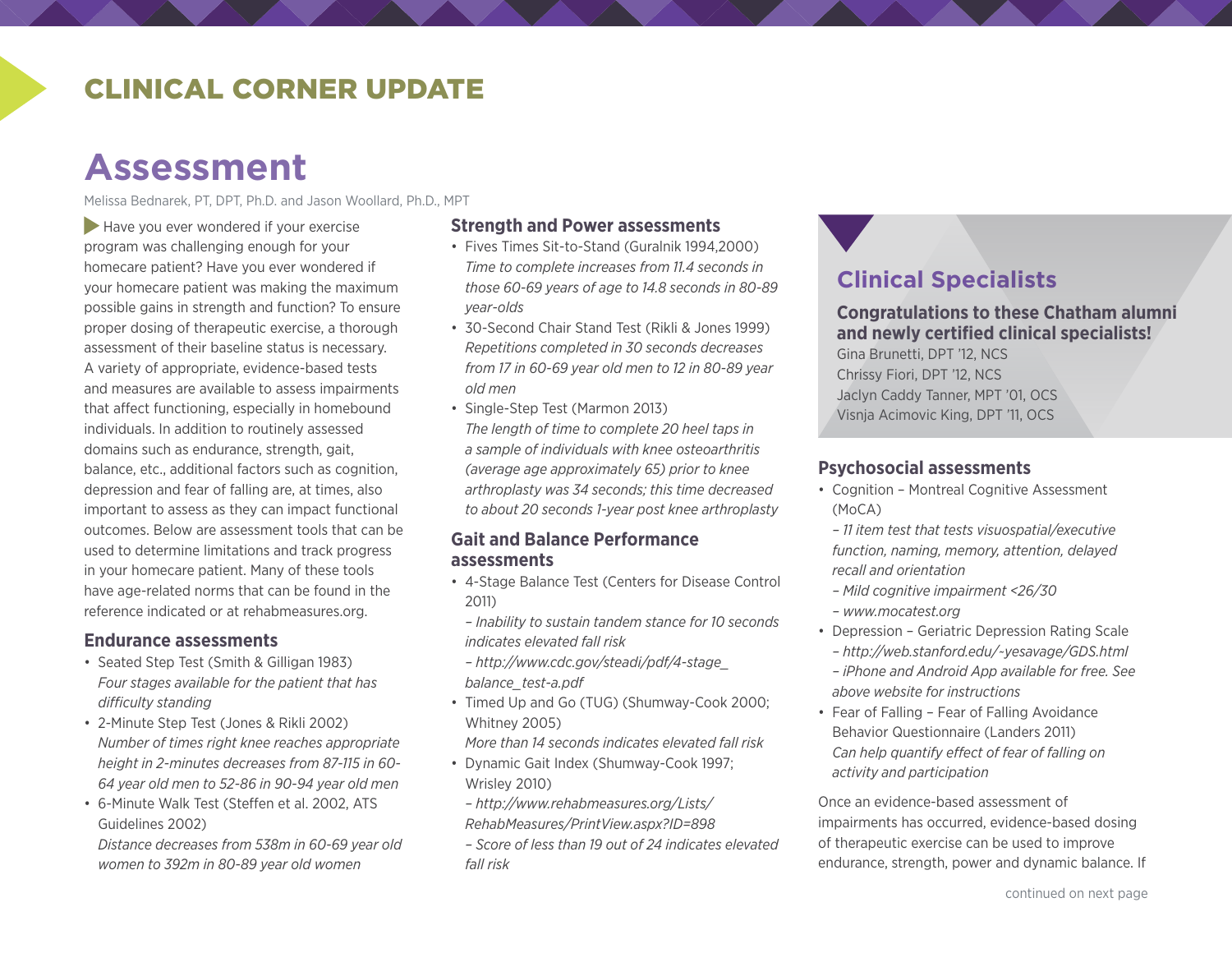#### **Assessment,** *continued from previous page*

psychosocial factors that can negatively impact the individual's quality of life or prognosis are detected during the assessment, proper referral may be necessary in order to reach the most optimal outcome.

#### AVAVAVAVAVAVAVAVAVAVAVAVA

- 1. Smith E, Gilligan C. Physical activity for the older adult. *Physician and Sportsmedicine*. 1983; 11(8):91-101.
- 2. Jones CJ, Rikli RE. Measuring Functional Fitness in Older Adults. *J Aging & Physical Activity*. 2002; 24-30.
- 3. Steffen TM, Hacker TA, Mollinger L. Age- and Gender-Related Test Performance in Community-Dwelling Elderly People: Six Minute Walk Test, Berg Balance Scale, Timed Up & Go Test, and Gait Speeds. *Phys Ther.* 2002; 82:128-137.
- 4. American Thoracic Society [ATS]. ATS statement: guidelines for the six-minute walk test. *Am J Respir Crit Care Med*. 2002; 166:111–7.
- 5. Guralnik JM, Simonsick EM, Ferrucci L, et al. A short physical performance battery assessing lower extremity function: association with self-reported disability and prediction of mortality and nursing home admission. *J Gerontol Med Sci.* 1994; 49:M85– M94.
- 6. Guralnik, JM, Ferrucci L, Pieper CF, Leveille SG, Markides KS, Ostir GV, Studenski S, Berkmab LF, Wallace RB. Lower extremity function and subsequent disability: consistency across studies, predictive models, and value of gait speed alone compared with the short physical performance battery. *J Gerontol A Biol Sci Med Sci.* 2000; 4:M221-31.
- 7. Rikli RE, Jones CJ. Functional fitness normative scores for community residing older adults ages 60-94. *J Aging & Physical Activity*. 1999; 7:160-179.
- 8. Marmon AR, Mcclelland JA, Stevens-Lapsley J, Snyder-Mackler L. Single-step test for unilateral limb ability following total knee arthroplasty. *J Orthop Sports Phys Ther*. 2013; 43:66-73.

9. http://www.cdc.gov/steadi/pdf/4-stage\_balance [test-a.pdf](http://www.cdc.gov/steadi/pdf/4-stage_balance_test-a.pdf) Retrieved June 30, 2016.

- 10. Shumway-Cook A, Brauer S, Woollacott M. Predicting the probability for falls in community-dwelling older adults using the Timed Up & Go Test. *Phys Ther*. 2000; 80:896–903.
- 11. Whitney JC, Lord SR, Close JC. Streamlining assessment and intervention in a falls clinic using the Timed Up and Go Test and Physiological Profile Assessments. *Age Ageing. 2005*; 34:567–571.
- 12. Shumway-Cook A, Baldwin M, Polissar NL, Gruber W. Predicting the probability for falls in communitydwelling older adults. *Phys Ther*. 1997; 77:812–819.
- 13. Wrisley DM, Kumar NA. Functional gait assessment: concurrent, discriminative, and predictive validity in community-dwelling older adults. *Phys Ther.* 2010; 90(5):761-773.
- 14. Landers MR, Durand C, Powell DS, Dibble LE, Young DL. Development of a Scale to Assess Avoidance Behavior Due to a Fear of Falling: The Fear of Falling Avoidance Behavior Questionnaire. *Phys Ther.* 2011; 9; 1253–1265.

#### **Alumni Profile, Gordon Riddle,** *continued from page 4*

adjunct faculty member to Slippery Rock and Chatham Universities in the Musculoskeletal and Prevention curriculum. He was most recently a visiting assistant professor at Chatham University's in the physical therapy program during 2015-2016 academic calendar. He currently is a consultant for a local grocer providing onsite injury prevention and safe lifting strategies. Gordon recently (June 2016) established a physical therapy practice, Square One Physical Therapy LLC. The focus of the practice is providing one-on-one individualized patient care, consultation in the industrial and corporate setting and promoting the concepts of prevention, wellness, and functional performance.

Moreover, Gordon serves his profession at both the local district and national level. He is Associate Editor of the Independent Study Courses and an advisory panel member for the Orthopaedic Section of the American Physical Therapy Association. Locally he is a member of the nominating committee for the southwestern district of the Pennsylvania Physical Therapy Association.

Gordon's hobbies consist of brewing and enjoying craft beer and woodworking, but most of all, in his free time he loves spending time with his family and dog doing pretty much anything outdoors.